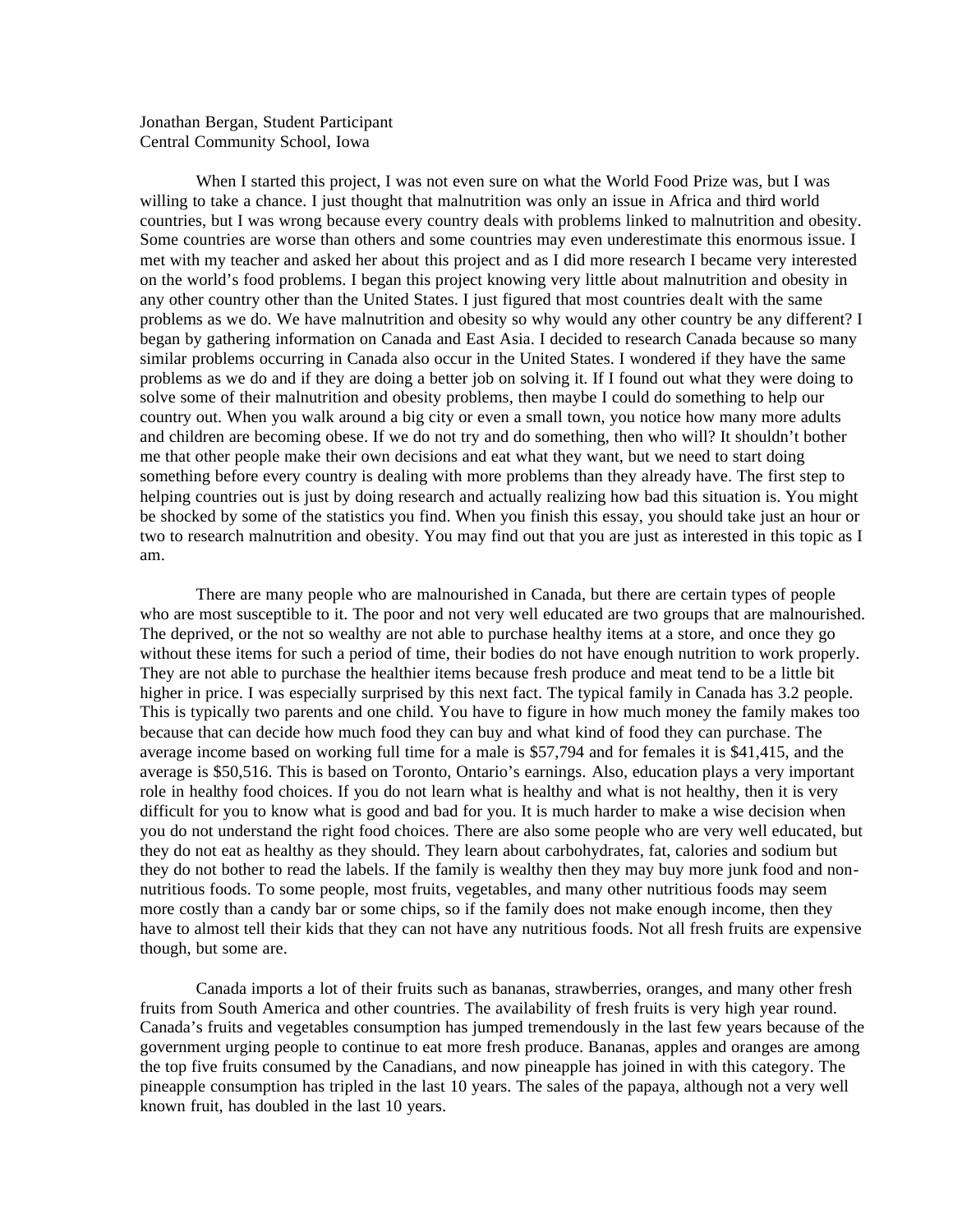The vegetable group needs some help too because not everyone is too fond of veggies. The average Canadian consumed about 77 kg. of vegetables in the year of 2003, and that figure has continued to rise. Potatoes, lettuce, onions, carrots, and tomatoes are among the most consumed vegetables in Canada. The bad calories have also begun to rise slowly in the last few years. Since 1993 the caloric consumption has risen between 1 and 3 percent. It is almost funny to say but they are blaming the American culture such as fast food chains and the American lifestyle on this rise.

 Meat is also essential in any diet but some may even choose to leave it out. Regardless of the mad cow disease outbreak in 2003, Canadians have continued to consume more beef every year. It has jumped to an average of 14.2 kg. per person. That is a rise of 5.0 percent compared to the year before. Meat is needed in everyone's body in order to live healthy. Meat provides protein, amino acids, iron and calcium. Protein is actually the predominant ingredient in a cell. And that is not the only very healthy nutrient found in meat. The amino acid is actually very important for the body because they include the amino and carboxyl groups which contain 20 acids that serve as the building blocks for protein. The sales of dairy products have also continued to rise, as the demand for yogurt and cheese has risen. Cheese has always been a favorite but it has stayed stable at about 8.8 kg. per person in a year. Yogurt has jumped to nearly 4.3 liters a year for one person.

The topic that I chose to write about is the total nutritional composition of the foods consumed. I chose this because when I think of malnutrition and obesity, I think of what kinds of foods families consume each day. This is the most basic cause or influence of malnutrition and obesity. The food guide for Canada is very similar to the United States food guide pyramid with just a few differences. The requirements are just a little bit different in Canada as in the United States. You are supposed to consume 5-12 servings of grain products which consists of breads, cereals, pasta and also rice. In the U.S there is a recommendation of 6-11 servings of grain. The vegetables and fruit groups are put together in Canada, so they ask for a consumption of 5-10 servings, and at this point the recommendation is 3-5 servings of vegetables and 2-4 servings of fruit. If you add that up, you have 5-9 servings of vegetables and fruits. Also the Canadian government states that you should have more than the recommendations, and that an unlimited amount is great to think about. Dairy products such as yogurt, milk and cheese are very important, so they ask for a daily consumption of 2-4 servings and slightly more for pregnant women and also teenagers. Teenagers need more because their bodies need it to grow. For pregnant women, good nutrition is essential for infants to grow and be healthy. The meat or protein group includes fish, eggs, tofu, peanut butter, or legumes such as peas, lentils or even dried beans. This group requires at least 2-3 servings. And finally you can never forget the tip of the pyramid, the sweets group. There is no recommendation besides eat sparingly, and that is good advice, but I think we need to go by Canada's guide because they only recommend 75 calories each day. If you think about this it may seem like a lot of calories, but if you take a type of potato chips and look at them, it isn't much. For example, in Dill Pickle potato chips there are 160 calories in about 20 chips. Now 75 calories is just about half of 20 chips so you are only having about 10 potato chips and no other snacks for the rest of the day. If you meet all the recommendations on the food guide pyramid, you will be getting about 1600 to about 2800 calories per day. Also you need to remember other important nutrients: iron, calcium, phosphorus, magnesium, vitamin D, and fluoride. If you want to get enough vitamin D, which helps prevent osteoporosis in adults you need about 50 micrograms per day. You should be sure to get 1000 to about 1300 milligrams of calcium per day, based on children. An adult needs to get about 2.5 grams per day. You need to be sure to get enough calcium because this prevents bone fractures, and it helps your body grow especially during childhood and teen years.

When I was in the process of composing a family, I had to factor in what lifestyles they would choose, what a typical family is like, where they should live, and their ages. I chose the location of Grand Falls, New Brunswick. In the Atlantic Provinces they have a higher rate of obesity and malnutrition compared to most other provinces in Canada. I decided to build my family based on the typical three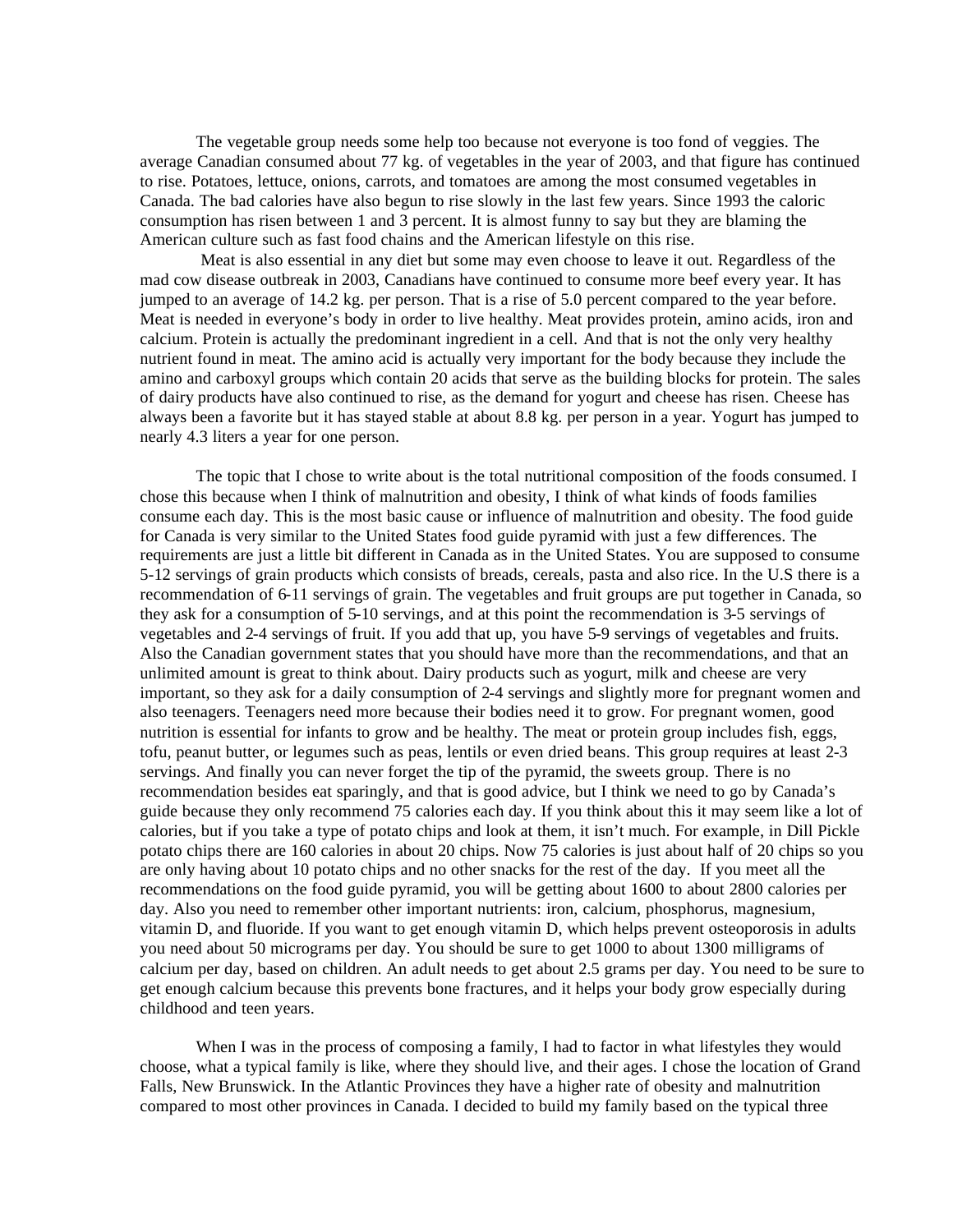persons in a household. I decided that I would choose two parents and one son, who is 16 years old. The parents have a very good education and are both currently employed at full time jobs. The father, as of many other Grand Falls workers, works a busy job at the potato manufacturing company. The mother is a science professor at the local college. They both earn an above average wage at their jobs, but they work very long hours. Their child attends a local school in the city and usually gets dismissed at about 3:30 in the afternoon. When he gets home he usually grabs a bag of potato chips and a soda and heads for his room. He sits in his chair and plays the computer and also catches up on his favorite nightly show at 7:30. This factor has been continuing for many years because his parents aren't home and he doesn't seem to be able to find anything to do. His parents usually meet up at lunch break and grab a quick meal at a fast food restaurant. They order a cheeseburger, some fruit and yogurt, and some fries. They usually get off at about 8:30 and they meet at the grocery store to find something to cook that night. They buy a few t.v dinners, some chips, some other good bagged items ready to eat. This is the most convenient way to eat because they don't have time to cook a good meal. When they get home their son is still awake and they all eat t.v dinners and munch on chips with one pop. Finally at about 10:30 they all get to bed. This habit has been going on for quite some time and is only getting worse. The child has caught on from his parents and now that is the way that his lifestyle works. This situation is pretty severe because they are not getting enough nutrients from the dairy group, meat group and the vegetables and fruits group. With only eating t.v dinners and having a very quick breakfast, they are not allowed to get in all the nutrients essential for their body. Now with this lifestyle you have to figure out how much percentage of the requirements they are getting, and if they are getting enough. A t.v dinner has about 1 serving of meat, 1-2 servings of vegetables and one snack for the end. Then lunch has 1 serving of meat,1 serving of vegetables and a pop. This for a whole day comes to two servings of meat, 2- 3 servings of vegetables and fruits, two servings of grains including their bun for the cheeseburger and cereal and about two servings of dairy a day including their cereal with milk. This is not the healthiest lifestyle because a lot of recommended levels are under the recommended servings. The grains group is only at two servings when they should be getting at least five. Their fruits and vegetables group is low because it should be at least five servings and they only got 2-3. They did meet the dairy products proposal of 2-4 and they also met the proteins group with a recommendation of 2-3 servings but it was fried and highly processed. They still did not meet the requirements of the grains and fruits and vegetables. If they met two out of the four requirements, that is only about 50% of what they should be getting. At this rate they could miss a lot of vitamins that come from fruits and vegetables, and they could also lack nutrition from cereal such as Vitamin A, C, E, iron, folic acids, and phosphorus, essential to keep the body in great shape. This is not good for your body because your bones and muscles can get weak. You can also lose a lot of your energy level, and your whole body can become exhausted from lack of nutrients.

These recommendations are excellent in my opinion. I think that this does provide an excellent diet because it provides you with all the food groups and enough to get your recommended daily allowance. Now a question often asked is how or when do I have time to get any missing nutrients that I did not include, because of limited income, choices, knowledge or care. There are many ways that the government or food companies can help. One way is to add a few vitamins or nutrients in certain foods bought at a local food mart. A few items include orange juice, bottled water, milk, and many liquid foods. They could make more cereals with 100% vitamins, and more healthy foods at fast food restaurants for families with busy lifestyles. If they would continue to do this and add more nutrients to more foods there would be more sufficient ways to get our recommended daily consumptions. Also another way to increase nutritional intake is to do what I feel is a great program that our school does. We have gone through the government for a grant that allows us to have a healthy snack every day such as carrots, apples, pears, bananas, kiwi and many more very nutritious snacks. I think that this helps people to pick more nutritious snacks when they get hungry. There are many other ways to get kids and adults to pick more nutritious foods, such as through the television, and other media. If they could add more health related commercials to television then many more people could understand why good choices are so vital for the body. Producers could also add coupons for fresh produce instead of having so many coupons for beverages and